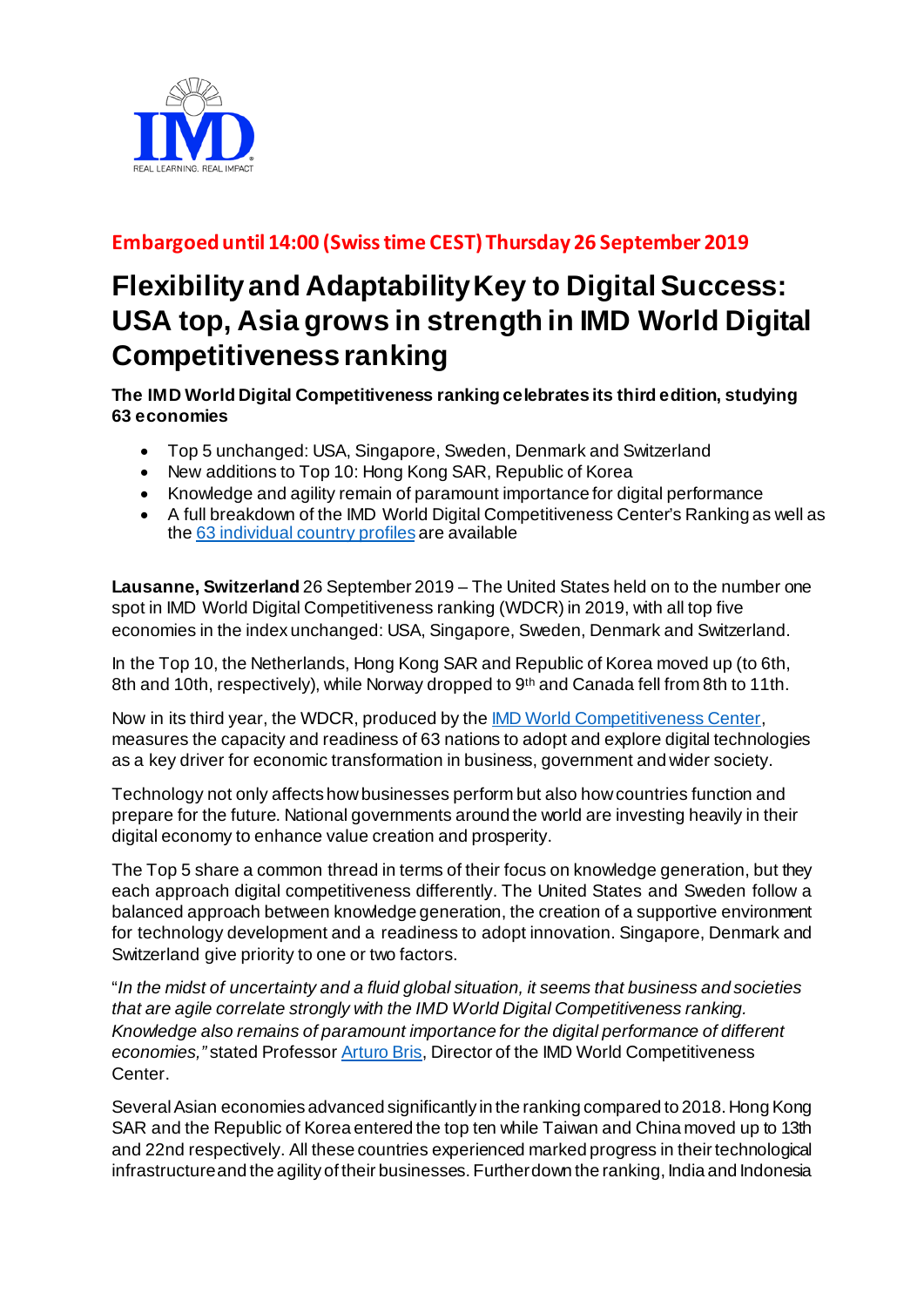

jumped four and six positions respectively, supported by positive results in talent, training and education as well as the enhancement of technological infrastructure.

In the Middle East, the UAE and Israel remained as key regional digital hubs but followed opposing trends with respect to 2018. The UAE climbed five places thanks to improvements in capital availability and supportive regulation for technology development. Israel dropped four positions, due to a decline in business agility and e-government indicators.

In Latin America, Mexico and Colombia were the only countries to advance in the ranking this year. The lack of resources to support talent and technological development prevents most countries in the region from improving knowledge generation and getting the most from digital transformation.

To evaluate an economy, WDC[R examines](https://www.imd.org/globalassets/wcc/docs/methodo/imd_world_digital_competitiveness_ranking_methodology.pdf) three factors:

- *Knowledge* the capacity to understand and learn the new technologies
- *Technology* the competence to develop new digital innovations
- *Future readiness* the preparedness for the coming developments

This year[, two new variables](https://www.imd.org/research-knowledge/articles/com-september-2019/) related to robotics were introduced in the calculation of the WDCR: "industrial robot" to measure the total number of robots in operation, and "robots in education and R&D" worldwide. The data is provided by the International Federation of Robotics.

The IMD World Competitiveness Center (WCC) is a research center at **IMD** in Switzerland with 30 years of research expertise in country competitiveness.

## **Notes to editors**:

- A full breakdown of the IMD World Digital Competitiveness Center's Ranking as well as the 63 individual country profiles are availabl[e HERE](https://www.imd.org/wcc-press/home/?access=pressAedgWdwcc)
- The IMD World Competitiveness Center ranking has been produced every year since 1989 by the IMD World Competitiveness Center and are widely acknowledged as the leading annual assessment of the competitiveness of countries.
- The IMD World Competitiveness Center's 30th Anniversary will take place in Lausanne, Switzerland from 3-4 October 2019
- [IMD Smart Cities Ranking](https://www.imd.org/smart-city-observatory/smart-city-index/) will be released on 03 October 2019
- The IMD World Talent Ranking 2019 will be released on 18 November 2019
- Follow us on [LinkedIn,](https://www.linkedin.com/school/164323/) [Twitter,](https://twitter.com/IMD_Bschool) [Facebook](https://www.facebook.com/imdbschool/), Instagram
- View our photos o[n Flickr](https://www.flickr.com/photos/imd_business_school/)
- Watch our videos on [YouTube](https://www.youtube.com/user/IMD)

**About International Institute for Management Development (IMD)**: At IMD, we develop leaders who transform organizations and contribute to society. We are an independent academic institution with Swiss roots and global reach, established by business leaders for business leaders. Led by an expert and diverse faculty, we deliver Real Learning Real Impact through a unique combination of teaching, research, coaching and advisory services. Challenging what is and inspiring what could be, we are the trusted learning partner of choice for ambitious individuals and organization[s www.imd.org](http://www.imd.org/)